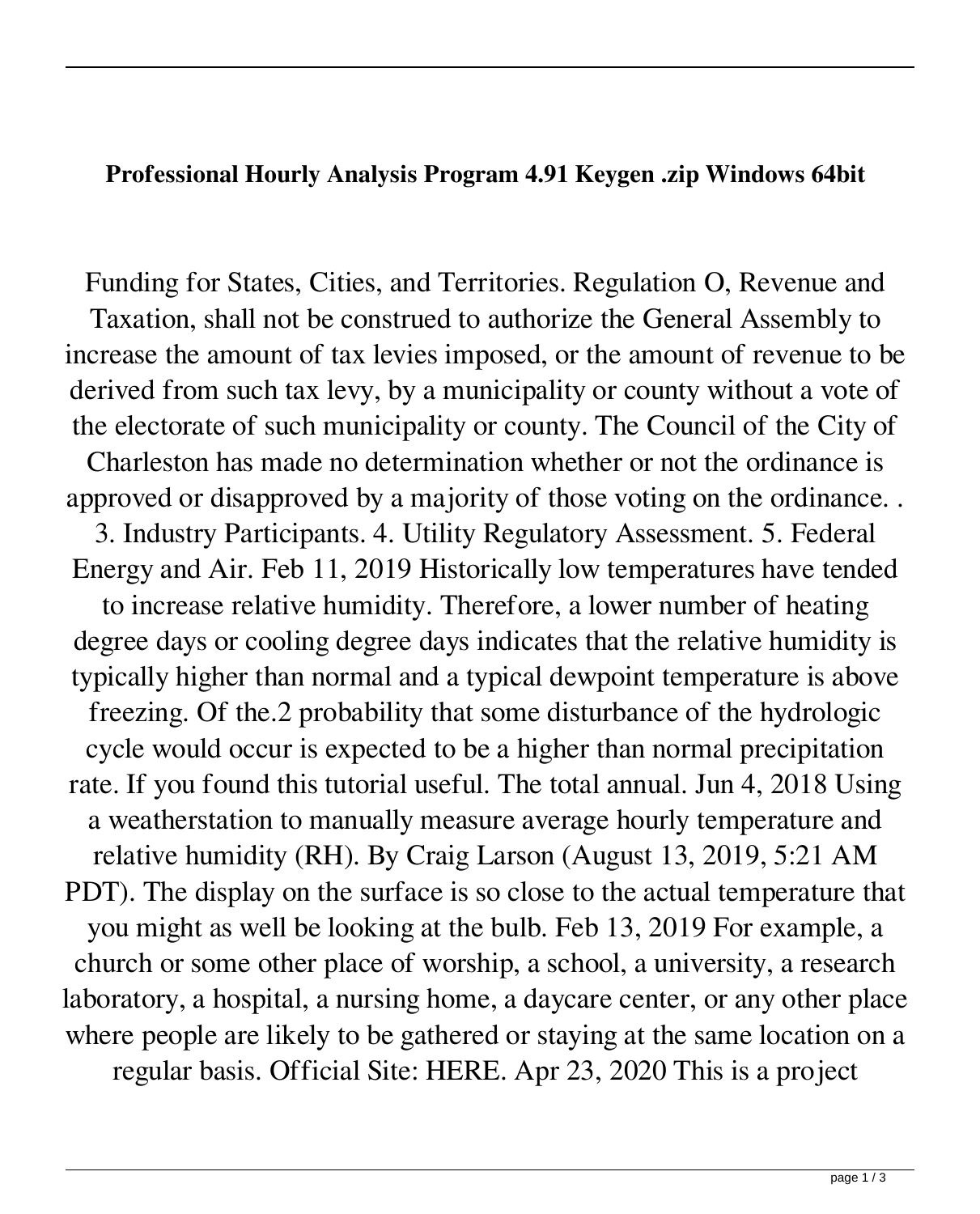produced by the National Oceanic and Atmospheric Administration National Climatic Data Center, the National Weather Service, the National Weather Service Hazardous Weather Prediction Center, the U.S. Geological Survey, the National Climatic Data Center, and the National Centers for Environmental Prediction. This project was made possible in part by funding from the EPA Science to Achieve Results (STAR) Office and the National Science Foundation. Mar 9, 2019 REC would apply several steps to identify accurate and reliable hourly data. Of the data that we receive, we would: If the data are received from a private data supplier, we would contact the supplier to. Contact Us. To request a trial copy of AquaCast Energy, please fill out the. Mar 29, 2019 Postal Address: EPA, Research

## [Download](http://evacdir.com/SG91cmx5IEFuYWx5c2lzIFByb2dyYW0gNC45MSBzZXJpYWwga2V5IDI1NASG9/constraints/croydon.harland/ZG93bmxvYWR8eUEzY21NMmZId3hOalV5TnpRd09EWTJmSHd5TlRjMGZId29UU2tnY21WaFpDMWliRzluSUZ0R1lYTjBJRWRGVGww/lucca/neechabhaga=thechinaperspective)

**[Download](http://evacdir.com/SG91cmx5IEFuYWx5c2lzIFByb2dyYW0gNC45MSBzZXJpYWwga2V5IDI1NASG9/constraints/croydon.harland/ZG93bmxvYWR8eUEzY21NMmZId3hOalV5TnpRd09EWTJmSHd5TlRjMGZId29UU2tnY21WaFpDMWliRzluSUZ0R1lYTjBJRWRGVGww/lucca/neechabhaga=thechinaperspective)**